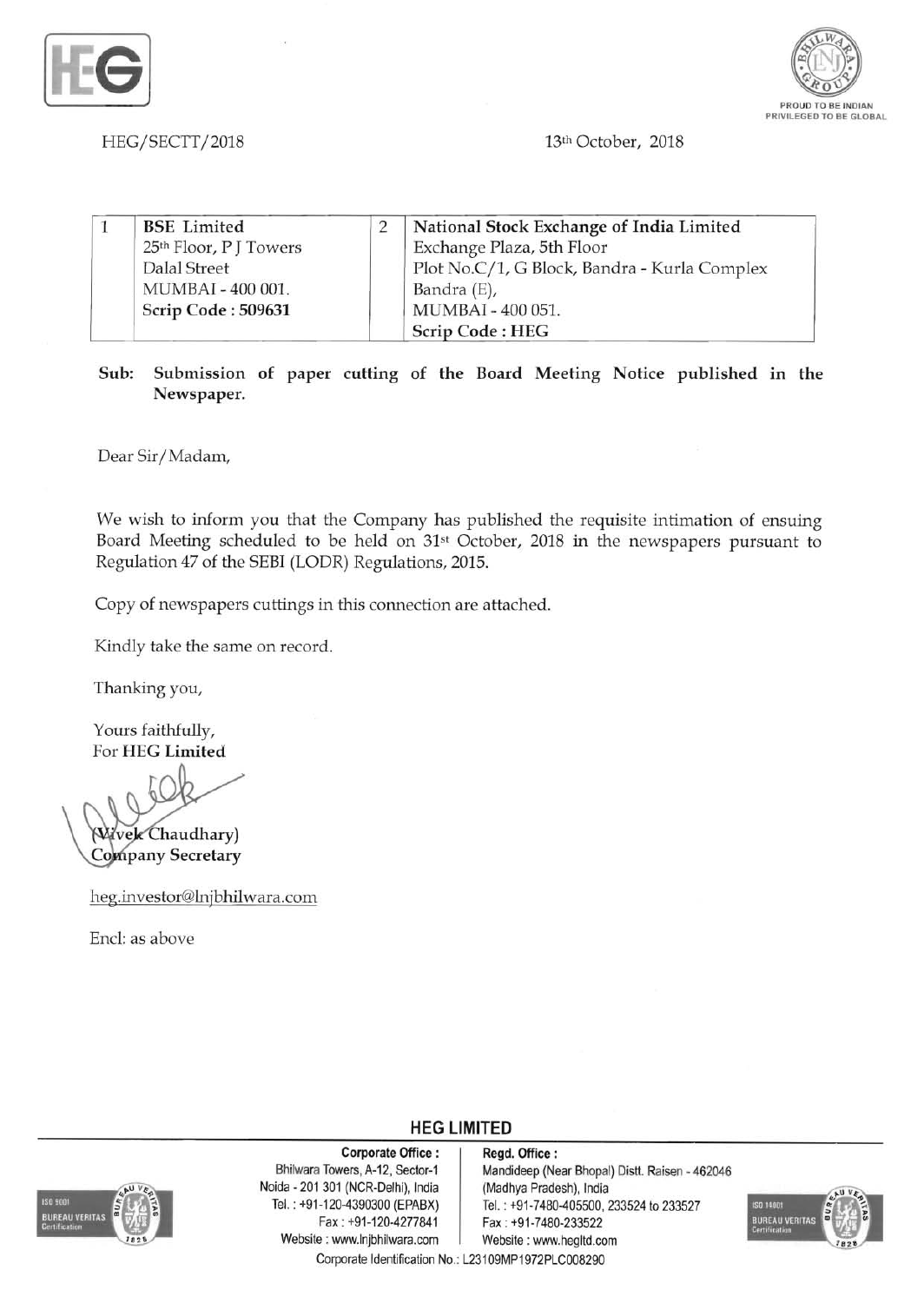### NAME PLACE DATE

Business Standard All India 13.10.2018

# **HEG LIMITED**

Registered Office: Mandideep (Near Bhopal) Distt. Raisen - 462 046, (M.P.) Phone: 07480-233524, 233525; Fax: 07480-233522

Corporate Office: Bhilwara Towers, A- 12, Sector - 1, Noida - 201 301 (U.P.) Phone: 0120-4390300 (EPABX); Fax: 0120-4277841; Website: www.hegltd.com, E-mail: heg.investor@lnjbhilwara.com CIN:L231 09MP1972PLC008290

## **NOTICE**

Notice is hereby given that a meeting of the Board of Directors of the Company is scheduled to be held on Wednesday, the  $31<sup>st</sup>$  October, 2018 at 1:15 P.M. at the Corporate Office of the Company at Bhilwara Towers - 1, A-12, Sector -1, Noida -201301, to consider and approve inter-alia the Unaudited Financial Results for the quarter and half year ended 30<sup>th</sup> September, 2018.

As per the Company's Code of Conduct for Regulating, Monitoring & Reporting Trading by Insiders and Code of Practices and Procedures for Fair Disclosure of Unpublished Price Sensitive Information, the Trading Window for dealing in the Shares of the Company shall remain closed from Tuesday 16<sup>th</sup> October, 2018 to Friday 2nd November, 2018 (both days inclusive).

> for **HEG LIMITED**   $Sd/-$

Date : 12th October, 2018 (Vivek Chaudhary) Place: Mandideep (M.P.) Company Secretary

This Notice may also be accessed on the Company's website: www.hegltd.com and on www.nseindia.com, www.bseindia.com.